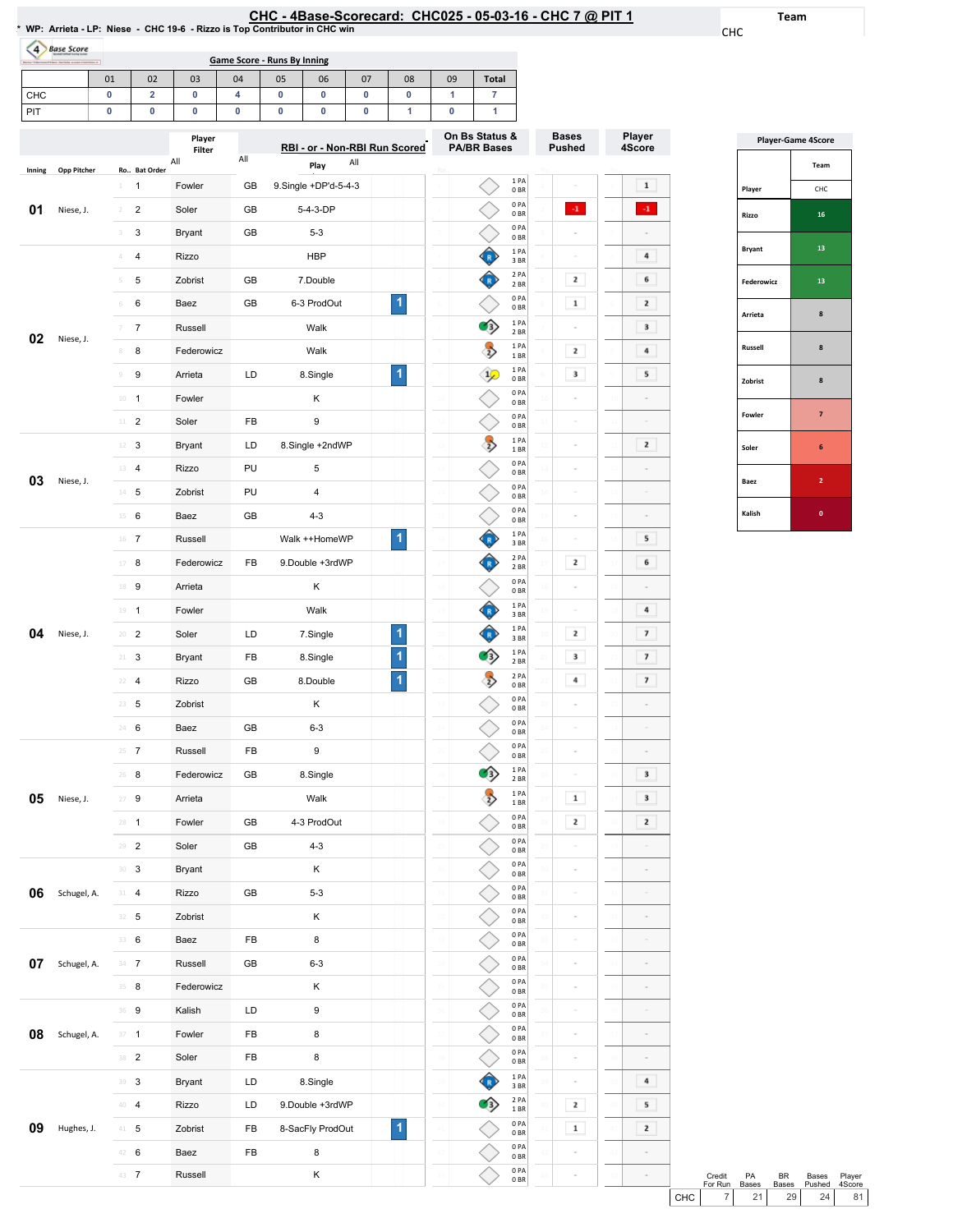## PIT - 4Base-Scorecard: CHC025 - 05-03-16 - CHC 7 @ PIT 1<br>\* WP: Arrieta - LP: Niese - CHC 19-6 - Rizzo is Top Contributor in CHC win

| CHC |  |  |  |  |  |
|-----|--|--|--|--|--|
| PIT |  |  |  |  |  |

|        |                         |           | RBI - or - Non-RBI Run Scored |                      |                         | On Bs Status &<br><b>PA/BR Bases</b> | <b>Bases</b><br><b>Pushed</b> | Player<br>4Score |
|--------|-------------------------|-----------|-------------------------------|----------------------|-------------------------|--------------------------------------|-------------------------------|------------------|
|        | $\mathbf{1}$            | Jaso      |                               | Walk                 | 0                       | ♦                                    |                               |                  |
|        | $\overline{2}$          | McCutchen |                               | Walk +FO'd-4-6       |                         |                                      |                               |                  |
| 01     | 3                       | Freese    |                               | К                    |                         |                                      |                               |                  |
|        | 4                       | Joyce     | GB                            | 4-6-FO ProdOut       |                         | ⇔                                    |                               |                  |
|        | 5                       | Cervelli  | GB                            | $1 - 3$              |                         | ♦                                    |                               |                  |
|        | 6                       | Polanco   | GB                            | $4 - 3$              |                         |                                      |                               |                  |
| 02     | $\boldsymbol{7}$        | Rodriguez | LD                            | 7.Single +DP'd-5-4-3 |                         |                                      |                               |                  |
|        | 8                       | Mercer    | GB                            | 5-4-3-DP             |                         |                                      |                               |                  |
|        | 9                       | Niese     |                               | Κ                    |                         |                                      |                               |                  |
| 03     | $\mathbf{1}$            | Jaso      | GB                            | $6 - 3$              |                         |                                      |                               |                  |
|        | $\overline{2}$          | McCutchen | FB                            | $\boldsymbol{9}$     |                         |                                      |                               |                  |
|        | 3                       | Freese    |                               | Κ                    |                         |                                      |                               |                  |
| 04     | 4                       | Joyce     | GB                            | 3U                   |                         |                                      |                               |                  |
|        | 5                       | Cervelli  |                               | К                    |                         |                                      |                               |                  |
|        | 6                       | Polanco   | LD                            | 8                    |                         |                                      |                               |                  |
| 05     | $\overline{7}$          | Rodriguez | GB                            | $5 - 3$              |                         |                                      |                               |                  |
|        | 8                       | Mercer    | GB                            | $5 - 3$              |                         |                                      |                               |                  |
|        | 9                       | Rogers    | GB                            | $6 - 3$              |                         |                                      |                               |                  |
| 06     | $\mathbf{1}$            | Jaso      | GB                            | $5 - 3$              |                         |                                      |                               |                  |
|        | $\overline{c}$          | McCutchen | FB                            | $\overline{7}$       |                         |                                      |                               |                  |
|        | 3                       | Freese    | GB                            | $5 - 3$              |                         |                                      |                               |                  |
| $07\,$ | 4                       | Joyce     | GB                            | $3-1$                |                         |                                      |                               |                  |
|        | $\mathbf 5$             | Cervelli  | LD                            | 7.Single             | $\boxed{\mathbf{0}}$    |                                      |                               |                  |
|        | $\mathbf 6$             | Polanco   |                               | $\mathsf K$          | $\boxed{0}$             |                                      |                               |                  |
|        | $\overline{7}$          | Rodriguez | LD                            | 7.Single             | $\overline{\mathbf{0}}$ |                                      |                               |                  |
|        | 8                       | Stewart   | ${\sf GB}$                    | 6-Error              | $\overline{\mathbf{0}}$ |                                      |                               |                  |
| 08     | $\boldsymbol{9}$        | Rogers    |                               | $\sf K$              | $\boxed{0}$             |                                      |                               |                  |
|        | $\mathbf{1}$            | Jaso      | ${\sf GB}$                    | 2-3 ProdOut          | $\overline{1}$          |                                      |                               |                  |
|        | $\overline{2}$          | McCutchen |                               | $\sf K$              | $\boxed{\mathbf{0}}$    |                                      |                               |                  |
|        | $\mathbf{3}$            | Freese    | ${\sf GB}$                    | $5 - 3$              | $\overline{\mathbf{0}}$ |                                      |                               |                  |
| 09     | $\overline{\mathbf{4}}$ | Joyce     |                               | Walk                 | $\overline{\mathbf{0}}$ |                                      |                               |                  |
|        | $\,$ 5 $\,$             | Marte     | ${\sf GB}$                    | 1-3 ProdOut          | $\overline{\mathbf{0}}$ |                                      |                               |                  |
|        | 6                       | Polanco   | ${\sf GB}$                    | $1-3$                | $\overline{\mathbf{0}}$ |                                      |                               |                  |

Credit PA BR Bases Player<br>
ForRun Bases Bases Pushed 4Score<br>
PIT 1 8 7 4 20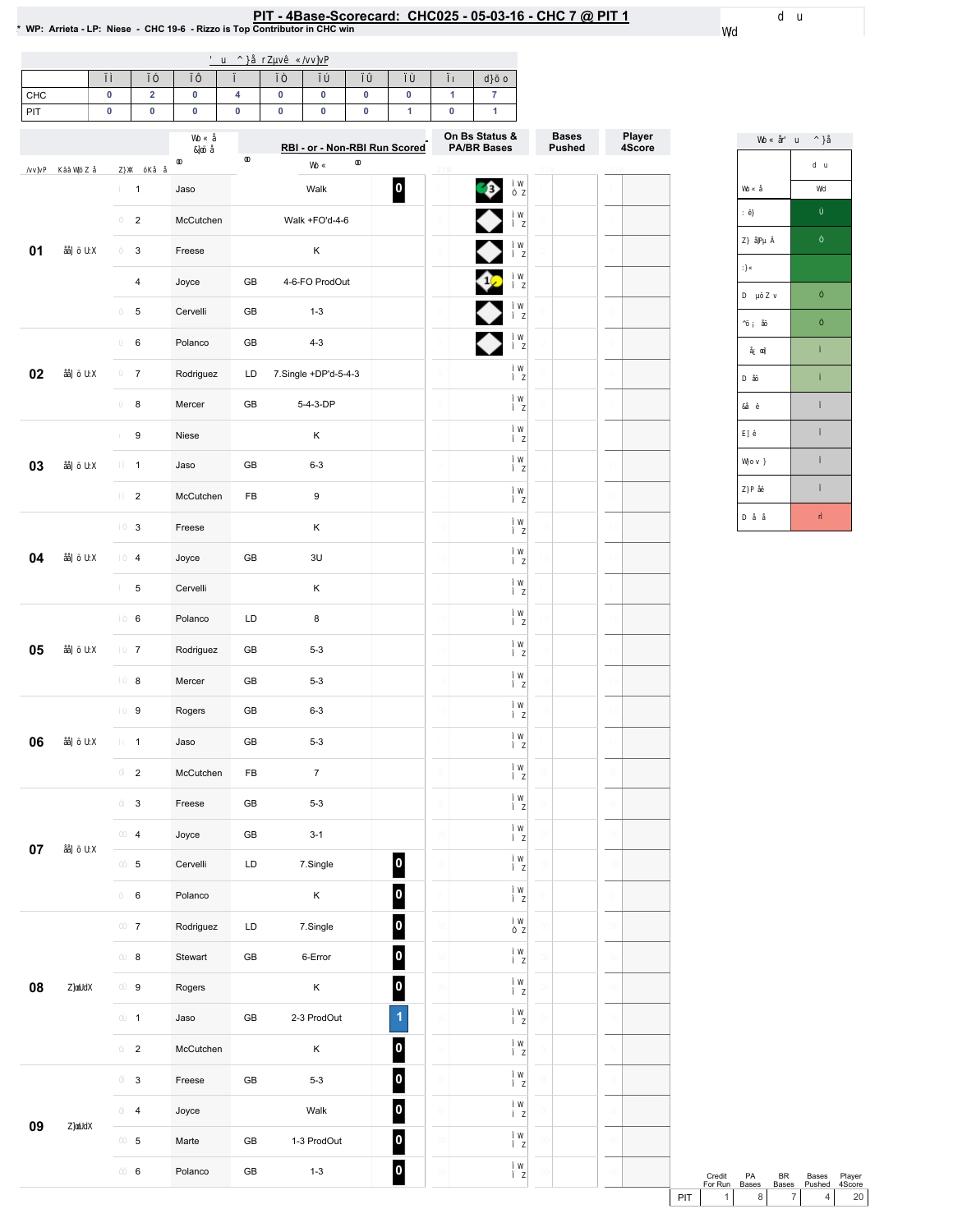

|               | CHC - 4BaseScore - Player 4Score by Batting Order<br>CHC025 - 05-03-16 - CHC 7 @ PIT 1<br>WP: Arrieta - LP: Niese - CHC 19-6 - Rizzo is Top Contributor in CHC win |              |                |              |    |    |                  |                |                |    |           |  |  |  |
|---------------|--------------------------------------------------------------------------------------------------------------------------------------------------------------------|--------------|----------------|--------------|----|----|------------------|----------------|----------------|----|-----------|--|--|--|
|               |                                                                                                                                                                    |              |                |              |    |    | <b>Bat Order</b> |                |                |    |           |  |  |  |
| Player        | Team                                                                                                                                                               | Position     | $\mathbf{1}$   | $\mathbf{2}$ | 3  | 4  | 5                | 6              | $\overline{7}$ | 8  | 9         |  |  |  |
| <b>Rizzo</b>  | CHC                                                                                                                                                                | 1B           |                |              |    | 16 |                  |                |                |    |           |  |  |  |
| <b>Bryant</b> | CHC                                                                                                                                                                | <b>RF</b>    |                |              | 13 |    |                  |                |                |    |           |  |  |  |
| Federowicz    | CHC                                                                                                                                                                | $\mathsf{C}$ |                |              |    |    |                  |                |                | 13 |           |  |  |  |
| Arrieta       | CHC                                                                                                                                                                | P            |                |              |    |    |                  |                |                |    | 8         |  |  |  |
| Russell       | CHC                                                                                                                                                                | SS           |                |              |    |    |                  |                | 8              |    |           |  |  |  |
| Zobrist       | CHC                                                                                                                                                                | 2B           |                |              |    |    | 8                |                |                |    |           |  |  |  |
| Fowler        | CHC                                                                                                                                                                | CF           | $\overline{7}$ |              |    |    |                  |                |                |    |           |  |  |  |
| Soler         | CHC                                                                                                                                                                | LF           |                | 6            |    |    |                  |                |                |    |           |  |  |  |
| Baez          | CHC                                                                                                                                                                | 3B           |                |              |    |    |                  | $\overline{2}$ |                |    |           |  |  |  |
| Kalish        | CHC                                                                                                                                                                | PH-LF        |                |              |    |    |                  |                |                |    | $\bullet$ |  |  |  |

|               | CHC - 4Score Box - Player Totals<br>All<br>WP: Arrieta - LP: Niese - CHC 19-6 - Rizzo is Top Contributor in CHC win |                         |                |                |                     |                         |                |                |                          |  |  |  |  |
|---------------|---------------------------------------------------------------------------------------------------------------------|-------------------------|----------------|----------------|---------------------|-------------------------|----------------|----------------|--------------------------|--|--|--|--|
| Player        | Team Position                                                                                                       | Batting<br>Order<br>Nbr | Credit For Run | PA Bases       | <b>BR</b> Bases     | <b>Bases Pushed</b>     | Player 4Score  | Appearances    | <b>Productivity Rate</b> |  |  |  |  |
| Rizzo         | CHC 1B                                                                                                              | $\overline{4}$          | $\mathbf{1}$   | 5              | $\overline{4}$      | 6                       | 16             | 5              | 3.200                    |  |  |  |  |
| Bryant        | CHC RF                                                                                                              | 3                       | $\mathbf{1}$   | 3              | 6                   | 3                       | 13             | 5              | 2.600                    |  |  |  |  |
| Federowicz    | CHC C                                                                                                               | 8                       | $\mathsf 0$    | $\overline{4}$ | 5                   | 4                       | 13             | $\overline{4}$ | 3.250                    |  |  |  |  |
| Arrieta       | CHC P                                                                                                               | 9                       | $\mathbf{1}$   | $\overline{c}$ | $\mathbf{1}$        | $\overline{\mathbf{4}}$ | 8              | 3              | 2.667                    |  |  |  |  |
| Russell       | CHC SS                                                                                                              | $\overline{7}$          | $\mathbf{1}$   | $\overline{2}$ | 5                   | 0                       | 8              | 5              | 1.600                    |  |  |  |  |
| Zobrist       | CHC 2B                                                                                                              | 5                       | $\mathbf{1}$   | $\overline{2}$ | $\overline{2}$      | 3                       | 8              | 5              | 1.600                    |  |  |  |  |
| Fowler        | CHC CF                                                                                                              | $\mathbf{1}$            | $\mathbf 0$    | $\overline{c}$ | 3                   | $\overline{\mathbf{c}}$ | $\overline{7}$ | 5              | 1.400                    |  |  |  |  |
| Soler         | CHC LF                                                                                                              | $\overline{2}$          | $\mathbf{1}$   | $\mathbf{1}$   | 3                   | $\mathbf{1}$            | 6              | 5              | 1.200                    |  |  |  |  |
| Baez          | CHC 3B                                                                                                              | 6                       | $\overline{1}$ | 0              | $\mathsf 0$         | $\mathbf{1}$            | $\overline{2}$ | 5              | 0.400                    |  |  |  |  |
| Kalish        | CHC PH-LF                                                                                                           | 9                       | $\pmb{0}$      | $\mathsf 0$    | $\mathsf{O}\xspace$ | $\pmb{0}$               | $\pmb{0}$      | $\mathbf{1}$   | 0.000                    |  |  |  |  |
| <b>Totals</b> |                                                                                                                     |                         | $\overline{7}$ | 21             | 29                  | 24                      | 81             | 43             | 1.884                    |  |  |  |  |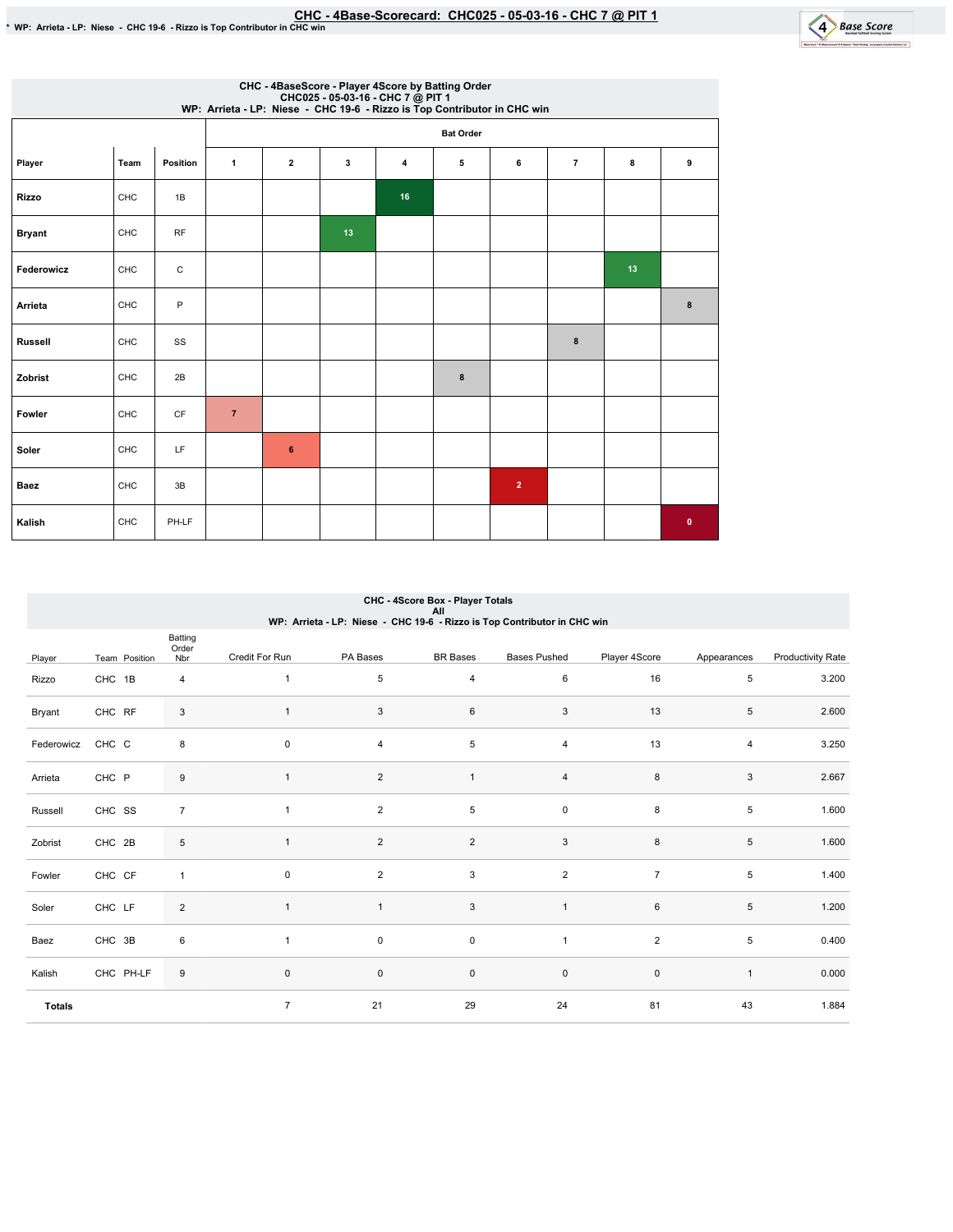

|                  | PIT - 4BaseScore - Player 4Score by Batting Order<br>CHC025 - 05-03-16 - CHC 7 @ PIT 1<br>WP: Arrieta - LP: Niese - CHC 19-6 - Rizzo is Top Contributor in CHC win |           |                |                |              |   |                  |              |                 |                         |           |  |  |  |
|------------------|--------------------------------------------------------------------------------------------------------------------------------------------------------------------|-----------|----------------|----------------|--------------|---|------------------|--------------|-----------------|-------------------------|-----------|--|--|--|
|                  |                                                                                                                                                                    |           |                |                |              |   | <b>Bat Order</b> |              |                 |                         |           |  |  |  |
| Player           | Team                                                                                                                                                               | Position  | $\mathbf{1}$   | $\overline{2}$ | 3            | 4 | 5                | 6            | $\overline{7}$  | 8                       | 9         |  |  |  |
| Jaso             | PIT                                                                                                                                                                | 1B        | $6\phantom{a}$ |                |              |   |                  |              |                 |                         |           |  |  |  |
| Rodriguez        | PIT                                                                                                                                                                | 2B-SS     |                |                |              |   |                  |              | $5\phantom{.0}$ |                         |           |  |  |  |
| Joyce            | PIT                                                                                                                                                                | <b>RF</b> |                |                |              | 4 |                  |              |                 |                         |           |  |  |  |
| <b>McCutchen</b> | PIT                                                                                                                                                                | CF        |                | $\overline{2}$ |              |   |                  |              |                 |                         |           |  |  |  |
| <b>Stewart</b>   | PIT                                                                                                                                                                | PH-C      |                |                |              |   |                  |              |                 | $\overline{\mathbf{2}}$ |           |  |  |  |
| Cervelli         | PIT                                                                                                                                                                | C         |                |                |              |   | $\mathbf{1}$     |              |                 |                         |           |  |  |  |
| Marte            | PIT                                                                                                                                                                | PH        |                |                |              |   | $\mathbf{1}$     |              |                 |                         |           |  |  |  |
| Freese           | PIT                                                                                                                                                                | $3B-2B$   |                |                | $\mathbf{0}$ |   |                  |              |                 |                         |           |  |  |  |
| <b>Niese</b>     | PIT                                                                                                                                                                | P         |                |                |              |   |                  |              |                 |                         | $\pmb{0}$ |  |  |  |
| Polanco          | PIT                                                                                                                                                                | LF        |                |                |              |   |                  | $\mathbf{0}$ |                 |                         |           |  |  |  |
| Rogers           | PIT                                                                                                                                                                | 3B-Dsub   |                |                |              |   |                  |              |                 |                         | $\pmb{0}$ |  |  |  |
| Mercer           | PIT                                                                                                                                                                | SS        |                |                |              |   |                  |              |                 | $-1$                    |           |  |  |  |

|               | PIT - 4Score Box - Player Totals<br>All |               |                |                |                |                                                                          |                     |                         |                |                          |  |  |
|---------------|-----------------------------------------|---------------|----------------|----------------|----------------|--------------------------------------------------------------------------|---------------------|-------------------------|----------------|--------------------------|--|--|
|               |                                         |               | Batting        |                |                | WP: Arrieta - LP: Niese - CHC 19-6 - Rizzo is Top Contributor in CHC win |                     |                         |                |                          |  |  |
| Player        |                                         | Team Position | Order<br>Nbr   | Credit For Run | PA Bases       | <b>BR</b> Bases                                                          | <b>Bases Pushed</b> | Player 4Score           | Appearances    | <b>Productivity Rate</b> |  |  |
| Jaso          | PIT                                     | 1B            | $\mathbf{1}$   | $\overline{1}$ | $\mathbf{1}$   | $\overline{2}$                                                           | $\overline{2}$      | 6                       | $\overline{4}$ | 1.500                    |  |  |
| Rodriguez     | PIT                                     | 2B-SS         | $\overline{7}$ | $\mathbf 0$    | $\overline{c}$ | 3                                                                        | $\pmb{0}$           | 5                       | 3              | 1.667                    |  |  |
| Joyce         | PIT                                     | <b>RF</b>     | 4              | $\mathbf 0$    | $\overline{2}$ | $\mathbf{1}$                                                             | $\mathbf{1}$        | $\overline{4}$          | $\overline{4}$ | 1.000                    |  |  |
| McCutchen     | PIT                                     | CF            | $\overline{c}$ | $\mathbf{0}$   | $\mathbf{1}$   | 0                                                                        | $\mathbf{1}$        | $\overline{\mathbf{c}}$ | 4              | 0.500                    |  |  |
| Stewart       | <b>PIT</b>                              | PH-C          | 8              | $\mathbf 0$    | $\mathbf{1}$   | $\mathbf{1}$                                                             | $\pmb{0}$           | $\overline{2}$          | $\mathbf{1}$   | 2.000                    |  |  |
| Cervelli      | <b>PIT</b>                              | $\mathbf C$   | 5              | $\mathbf{0}$   | $\mathbf{1}$   | 0                                                                        | $\pmb{0}$           | $\overline{1}$          | 3              | 0.333                    |  |  |
| Marte         | PIT                                     | PH            | 5              | $\mathbf 0$    | 0              | $\mathbf 0$                                                              | 1                   | $\overline{1}$          | $\mathbf{1}$   | 1.000                    |  |  |
| Freese        | <b>PIT</b>                              | $3B-2B$       | 3              | $\mathbf{0}$   | 0              | $\mathbf 0$                                                              | 0                   | $\mathbf 0$             | $\overline{4}$ | 0.000                    |  |  |
| Niese         | <b>PIT</b>                              | P             | 9              | $\mathbf 0$    | 0              | $\mathbf 0$                                                              | $\pmb{0}$           | $\mathbf 0$             | $\mathbf{1}$   | 0.000                    |  |  |
| Polanco       | <b>PIT</b>                              | LF            | 6              | $\mathbf 0$    | 0              | $\mathsf 0$                                                              | $\pmb{0}$           | $\mathbf 0$             | 4              | 0.000                    |  |  |
| Rogers        | PIT                                     | 3B-Dsub       | 9              | $\mathbf 0$    | 0              | $\mathbf 0$                                                              | $\pmb{0}$           | $\mathbf 0$             | $\overline{2}$ | 0.000                    |  |  |
| Mercer        | <b>PIT</b>                              | SS            | 8              | $\mathbf 0$    | 0              | 0                                                                        | $-1$                | $-1$                    | $\overline{2}$ | $-0.500$                 |  |  |
| <b>Totals</b> |                                         |               |                | $\overline{1}$ | 8              | $\overline{7}$                                                           | 4                   | 20                      | 33             | 0.606                    |  |  |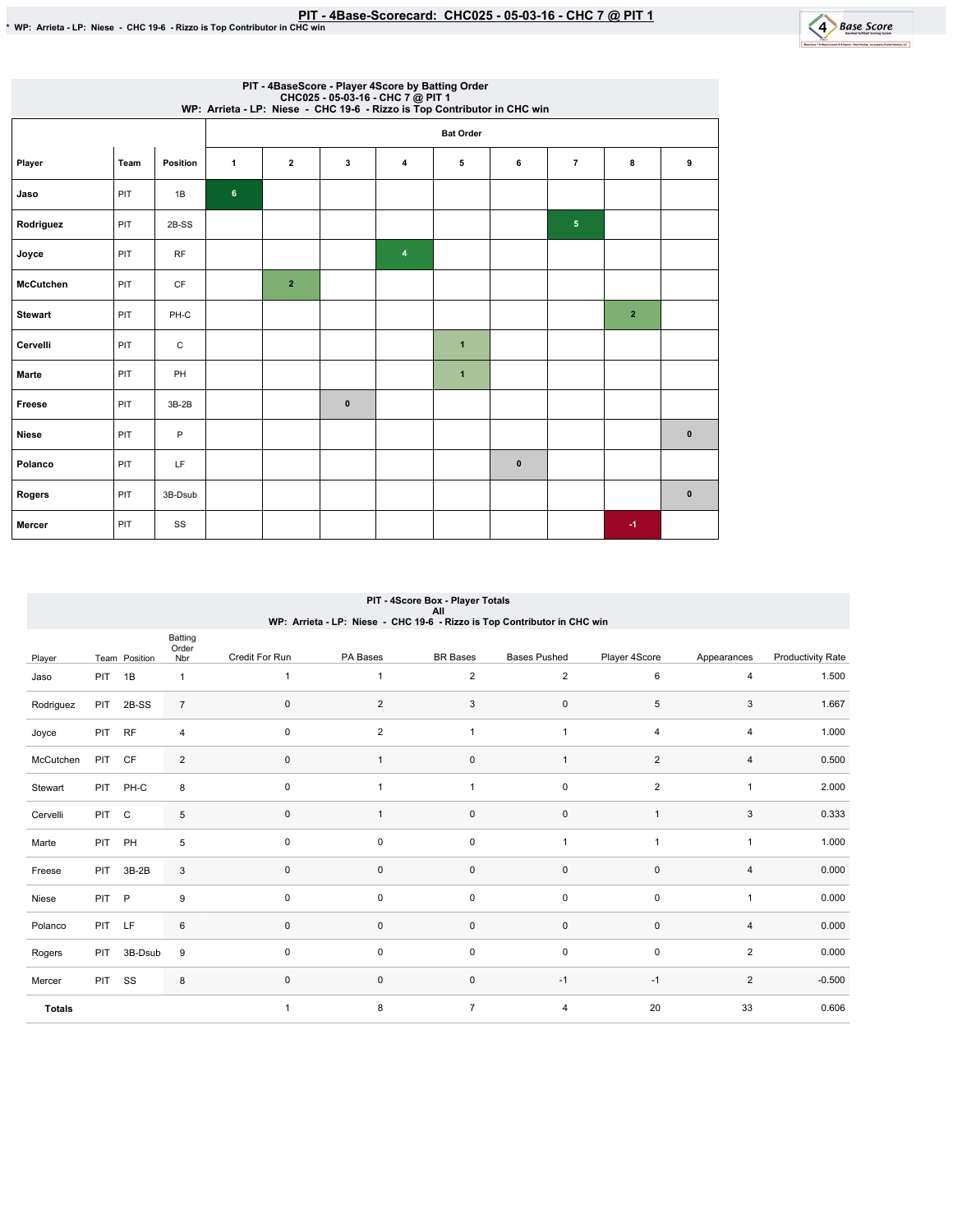## 4 Base Score Detail by Bat Order/Player Bat Order | Player | Inning | PlayText | LOBStatus Credit For Run PA Bases BR Bases Bases Pushed Player 4Score 01 9.Single +DP'd-5-4-3 0 0 1 0 1 02 K 0 0 0 0 0 0 04 | Walk 0 1 3 0 4 1 Fowler 05 | 4-3 ProdOut  $0 \qquad \qquad 0 \qquad \qquad 2 \qquad \qquad 2$ 08 8 0 0 0 0 0 0 **Player Totals**  $\boxed{0}$  2  $\boxed{2}$   $\boxed{2}$   $\boxed{7}$ 01 5-4-3-DP 0 0 -1 -1 02 9 0 0 0 0 0 0 04 7.Single 1 1 3 2 7 2 Soler 05 4-3 0 0 0 0 0 0 08 8 0 0 0 0 0 0 **Player Totals**  $\frac{1}{1}$   $\frac{3}{1}$   $\frac{1}{1}$   $\frac{6}{1}$ 01 5-3 0 0 0 0 0 0 03 | 8.Single +2ndWP | Left on 2nd 0 1 1 0 2 04 8.Single Left on 3rd 1 1 2 3 7 3 Bryant 06 K 0 0 0 0 0 0 09 | 8.Single 0 1 3 0 4 **Player Totals** 1  $\frac{3}{6}$   $\frac{6}{3}$   $\frac{3}{13}$ 02 **HBP** 0 1 3 0 4 03 5 0 0 0 0 0 0 04 8.Double Left on 2nd 1  $2$  0 4 7 4 Rizzo 06 5-3 0 0 0 0 0 0 09 9.Double +3rdWP Left on 3rd 0 2 1 2 5 **Player Totals** 1 5 4 6 16 02 7.Double 0 2  $2$  2 6 03 4 0 0 0 0 0 0 04 K 0 0 0 0 0 0 5 Zobrist 06 K 0 0 0 0 0 0 09 8-SacFly ProdOut 1 0 0 1 2 **Player Totals**  $\frac{1}{2}$   $\frac{2}{2}$   $\frac{3}{2}$   $\frac{8}{2}$ 02 6-3 ProdOut 1 0 0 1 2 03 4-3 0 0 0 0 0 0 04 6-3 0 0 0 0 0 0 6 Baez 07 8 0 0 0 0 0 0 09 8 0 0 0 0 0 0 **Player Totals** 1 0 0 1 2 02 | Walk Left on 3rd 0 1 2 0 3 04 | Walk ++HomeWP 1 1 3 0 5 05 9 0 0 0 0 0 0 7 Russell 07 6-3 0 0 0 0 0 0 09 K 0 0 0 0 0 0 **Player Totals** 1 2 5 0 8 02 | Walk Left on 2nd 0 1 1 2 4 04 9.Double +3rdWP 0 2  $2$  2 6 05 | 8.Single | Left on 3rd 8 Federowicz 0 1 2 0 3 07 K 0 0 0 0 0 0 **Player Totals** 0 4 5 4 13 02 | 8.Single | Left on 1st 1 1 0 3 5 04 K 0 0 0 0 0 0 Arrieta 05 | Walk Left on 2nd 0 1 1 1  $1$  3 9 **Player Totals**  $\frac{1}{2}$   $\frac{1}{4}$   $\frac{8}{2}$ 08 9 0 0 0 0 0 0 Kalish **Player Totals** 0 0 0 0 0 **Grand Total** 7 21 29 24 81

## CHC - 4Base-Scorecard: CHC025 - 05-03-16 - CHC 7 @ PIT 1

\*WP:Arrieta-LP:Niese-CHC19-6-RizzoisTopContributorinCHCwin